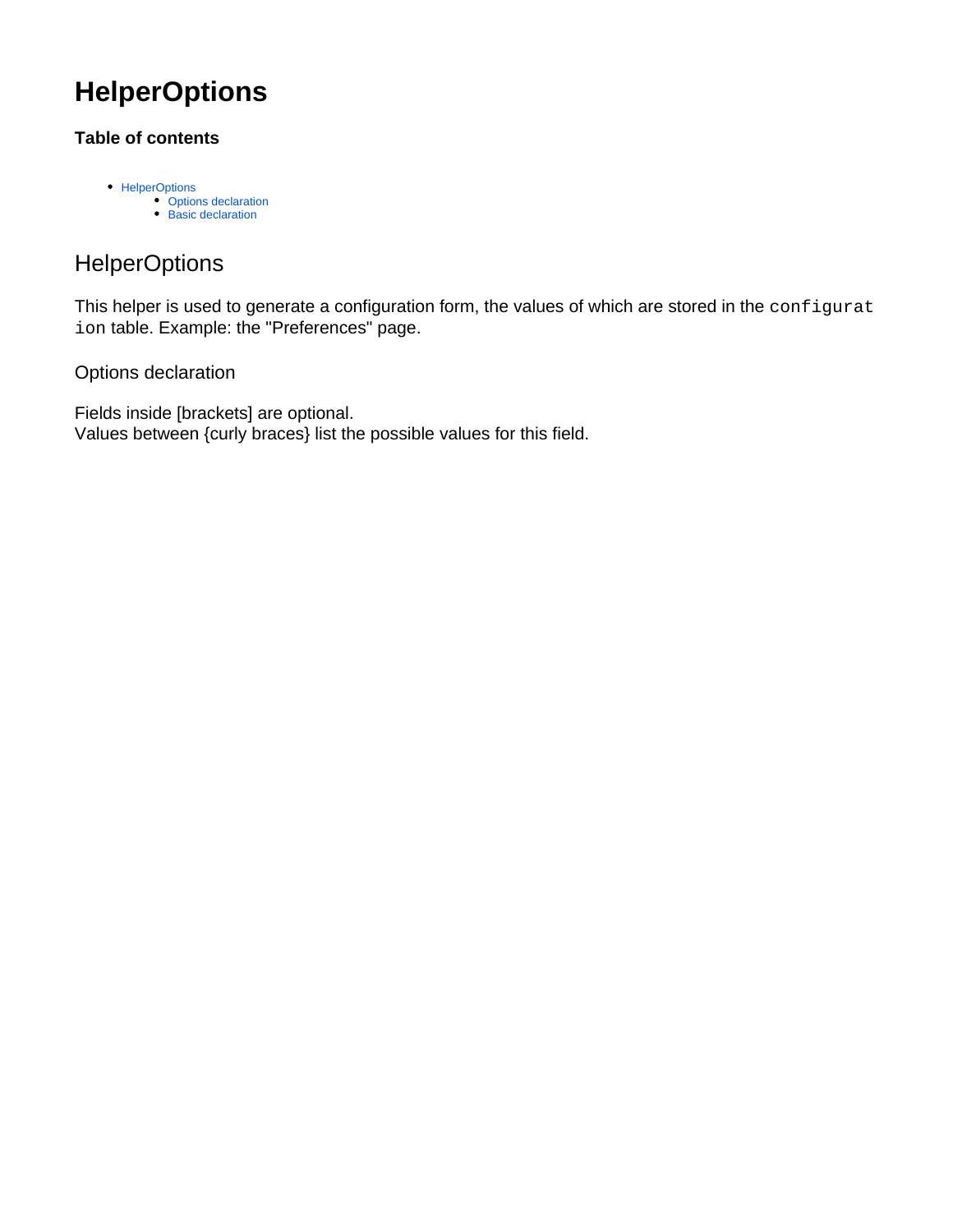```
$this->fields_options = array(
  'general' => array(
   ['title'] => $this->l('Carrier options'), \frac{1}{2} The title of the fieldset. If missing,
default is 'Options'.
  ['top'] => $this->l('Text to display before the fieldset'), // This text is display right above the
first. Rarely used.
  ['image'] => 'url to icon', \frac{1}{2} / If missing, will use the default icon for
the tab.
   ['description'] => $this->l('Display as description'), \qquad // Displays an informational box above the
fields. 
    ['info'] => $this->l('Display as info'), // Displays an unstyled text above the 
fields.
   'fields' => array( \frac{1}{2} // The various option fields.
     'PS_CARRIER_DEFAULT' => array( // The aray is named after the option's ID. 
It must be the 
                                                           // same name as the value stored in the 
ps_configuration table.
      ['title'] => $this->l('Default carrier:'), \qquad // The name of the option.
      ['desc'] => $this->l('The default carrier used in shop'), // The description of the option.
       ['cast'] => 'intval', // Using this option, you can cast the 
variable's content
                                                           // into a known value. You can use boolval, 
floatval, intval 
                                                           // or strval depending on value type you 
want to receive.
       'type' => {'text', 'hidden', 'select', 'bool', 'radio', // The kind of input field you want to use. 
         'checkbox', 'password', 'textarea', 'file', 'textLang', 
         'textareaLang', 'selectLang'},
       ['suffix'] => 'kg', // Display after the field (ie. currency).
                                                           // For text fields or password fields only.
      ['identifier'] => 'id_carrier', \frac{1}{2} // The unique ID for the form.
      ['list'] => array(list do display as options), \frac{1}{2} For select field only.
       ['empty_message'] => $this->l('Display if list is empty'), // For select field only
      ['cols'] => 40, \sqrt{2} / For textarea fields only.
       ['rows'] => 5, // For textarea fields only.
      ['thumb'] => 'url to thumb image', \frac{1}{2} / For file fields only.
       ['is_invisible'] => {true, false} // Disable the field depending on shop 
context.
     \lambda.
      'ANOTHER_FIELD' => array(
 ...
     ),
    ),
    'submit' => array()
  ),
 'another fieldset' => ...
);
```
## <span id="page-1-0"></span>Basic declaration

Removing all the optional fields, this is how to build a basic HelperOptions element: